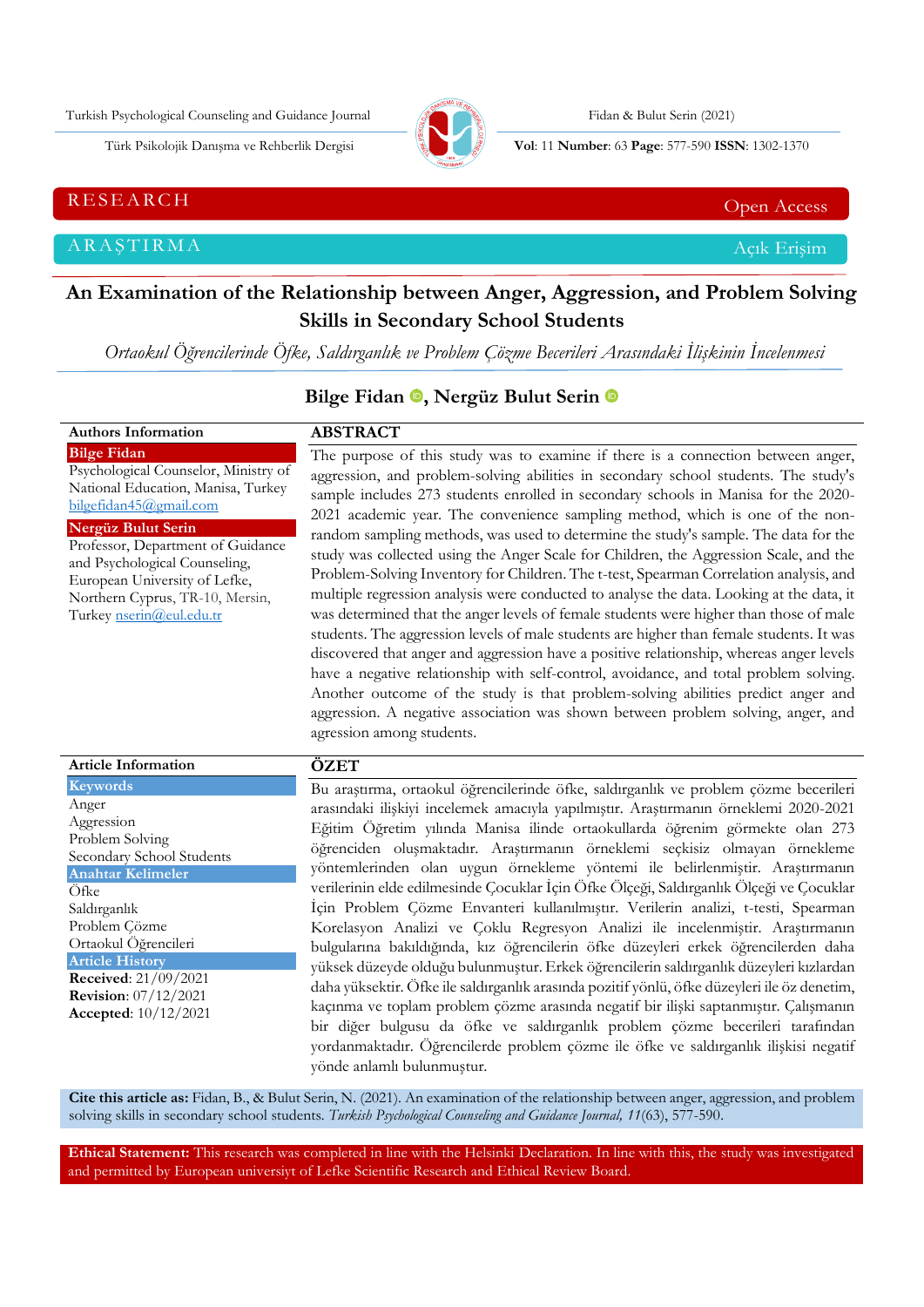### **INTRODUCTION**

In recent years, it has been observed that violent behavior among students in schools has become more widespread (Bacıoğlu & Özdemir, 2012). Violence in schools has the potential to negatively impact students' development. Students who are unable to establish a respectable personality may become violent in school (Akan, 2021). Students face a wide range of issues in their daily lives and in many social environments. To deal with these challenges, students must use their problem-solving skills (Ocak, Doğruel, & Tepe, 2021). The World Health Organization defines adolescence as the first period of growth and development between childhood and adulthood (Sarıdağ, 2014). Adolescence is a period of rapid maturation and development in terms of psychological, biological, social, and cognitive aspects (Steinberg, 2007). Adolescence is a risky period in which emotional intensities vary a lot (Traş and Atış, 2020). Some knowledge, skills, and experiences that should be acquired during adolescence are extremely important in the process of teenagers participating in society and assuming their place among adults (Duran & Eldeleklioğlu, 2005). Individuals with problem-solving skills are more likely to seek out constructive solutions rather than displaying aggressive behaviors (Uzun & Avcı, 2021).

It is important for adolescents to acquire positive problem-solving skills in terms of reducing anger and aggression behaviors (Arslan, Hamarta, Arslan, & Saygın, 2010; Memnun & Kanbur, 2020). Problem solving, according to Durmaz and Altun (2014), is "understanding what to do in the face of challenging situations where you don't know what to do." When a person faces a problem, problem solving is a process that incorporates cognitive explanations of the problem and begins to draw conclusions about the solution, leading to the person to take an action (Robertson, 2017). The content of the problemsolving process includes a number of activities. These activities are behavioral, cognitive, and emotional activities. Changing the individual's problem status and emotions is quite beneficial in solving the situation (Sophonhiranraka, et al., 2015; Loksa & Ko, 2016).The acquisition of problem-solving skills during childhood ensures the acquisition of skills that will serve as the foundation for maturity (Uzak and Baran, 2021). A great number of studies on problem solving were found when the related literature was studied (AlMutairi, 2015; Arslan et al., 2010; Balkan & Eliöz (2020); Deniz, Arslan and Hamarta, 2002; Mulrey, 2017; Mahulae, Sirait & Sirait, 2017; Sumitha and Jose, 2016; Serin, 2019; Ocak, Gürbüz and Tepe, 2021; Yavuzer, Karataş, Gündoğdu, 2013; Yıldız and Ekşisu, 2011).

Adolescence is seen as a difficult period for the development of anger feelings (Reck et al., 2019). There is a link between anger and other feelings. Anger is associated with increased anxiety and concerns, as well as feelings of grief and guilt (Cassiello-Robbins & Barlow, 2016). Anger is an emotional reaction to unfulfilled goals, unfulfilled wishes, and unfavorable outcomes. However, it is recognized as an emotion that, if not managed properly, can cause significant harm (Kunzmann & Thomas, 2014; Shields et. al., 2016; Karataş & Çelikkaleli, 2018). Anger can manifest itself in a variety of psychological, verbal, and actionable ways (Averill, 2012). The trivialization of personal rights, humiliation, oppression, cynical and contemptuous attitudes, and violations of recognized social norms are all reasons that can provoke anger (Moon & Cho, 2015). Anger reactions can be perceived as dangerous, aggressive, suppressed, and threatening behaviors by people from various cultures, according to Gerhart et al., (2020). Anger and agression have an impact on the individual who is angry first, then on those around him. In this regard, anger that is not communicated in a healthy manner might be viewed as a major threat to human life (Batıgün, 2004). Anger is more closely linked to feelings and behaviors. Aggression, on the other hand, refers to activities that are destructive or harmful to other people or things.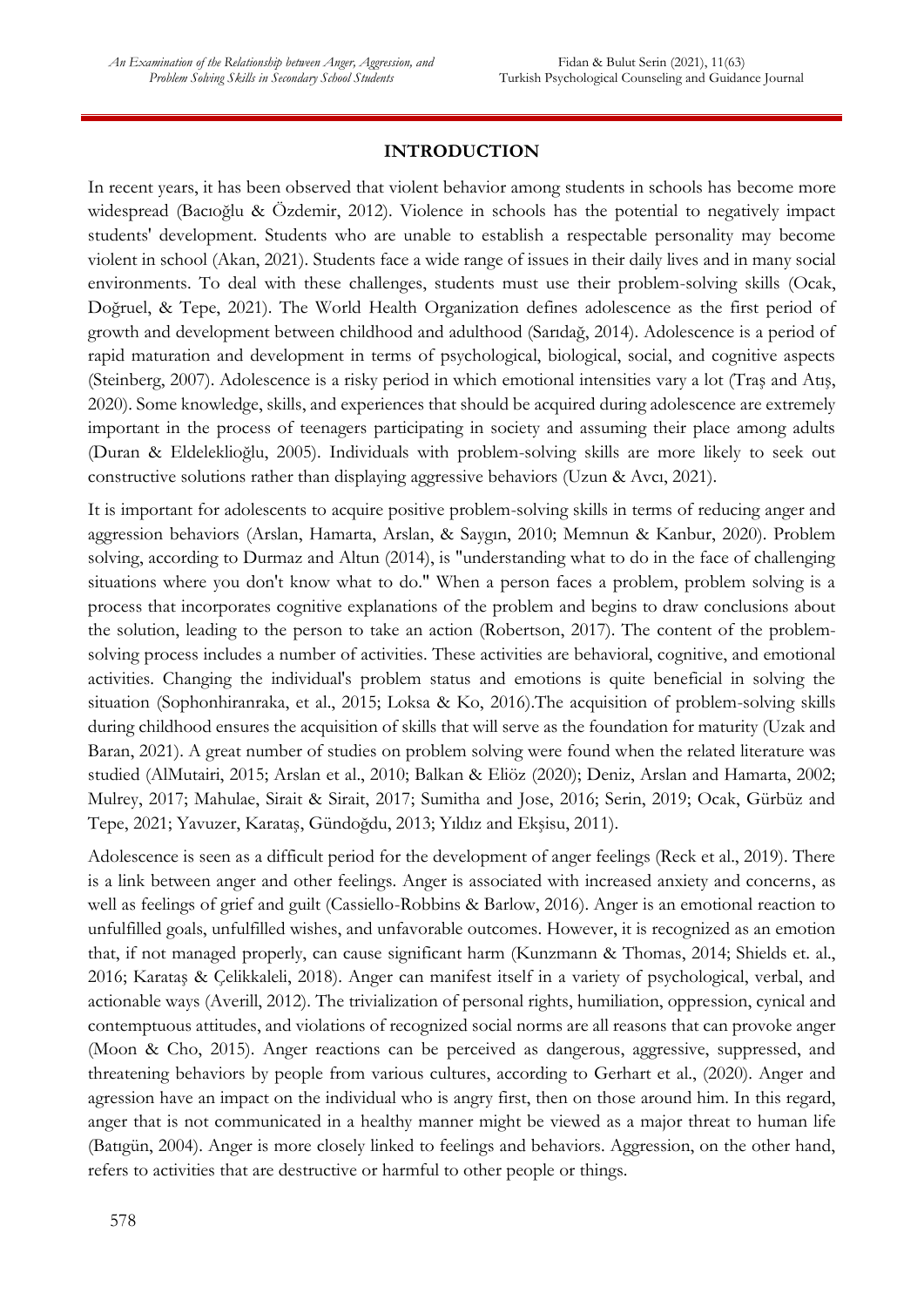Aggressive behaviors are frequently related to emotional anger states and intentionally cause physical harm, psychological harm, or discomfort to others (Krahé, 2013; Colasente et al., 2015, Cui, et al., 2016). Anger and aggression have negative short-and long-term outcomes, including direct fighting and violence, as well as indirect learning difficulties and social adjustment issues (Ladd et al., 2014). As a result, educators must address the anger-aggression link in order to improve children's and adolescents' behavioral functioning and well-being (Cooley et al., 2012; Malti et al., 2012; Colasente et al., 2015). Reactive aggression is more prevalent in primary schools, but intentional aggression is more prevalent in secondary schools (Uz-Baş, z, & Topçu Kabasakal, 2012). Intentional aggression, as opposed to reactive aggression, has been related to advanced antisocial behaviors and guilt (Miller & Lynam, 2006).

Aggression is related to a variety of major difficulties in people of all ages, according to Hicks (2018), particularly in young children, adolescents, and developing adults. School counselors providing appropriate psychological counseling services, particularly during the pre-adolescent period, will assist in the positive change and development of adolescents throughout this time (Ladd, et al.,2014; Hosseinpour et al., 2021; Serin, 2019). According to studies, students are exposed to some aggressive behaviors in the school environment. According to Uz Baş & Kabasakal (2010), nearly 40% of students at pre-adolescent age participated in physical violence at least once in eighth grade. It is observed that violent behavior among students in schools is becoming more and more prevalent (Bacıoğlu & Özdemir, 2012). It is important for young people to gain awareness and insight into their own lives and learn how to deal with destructive emotions in some way for their happiness in later life (Kara ve Deniz, 2021).

When looking through the related literature, it has been found that there are numerous studies on aggression and anger (Akan, 2021; Akbaş, 2021; Balcı and Kırkıç, 2019; Colasente et al. 2015; Çavdar, 2018; Deniz et al., 2018; Fives et al., 2011; Gresham et al., 2016; Kaplan, 2007; Kılıç, 2020; Özdoğan, Haspolat, Çelik, & Yalçın, 2021; Öztaban and Adana, 2015; Serin and Genç, 2011; Serin, 2019; Warburton, and Anderson, 2015.).

There was no study that dealt with anger, aggression, and problem-solving skills in secondary school students when the studies on anger, aggression, and problem solving were reviewed. The fact that adolescents in secondary school are undergoing rapid and unpredictable physical, psychological, and social changes poses a health risk for this group of people. In this context, it is critical to identify the health risks associated with this group's behaviors, to reveal protective measures, to take the appropriate precautions, and for all adults to have sufficient knowledge of the developmental characteristics of this period. Few research, especially in secondary school children, is known to exist on the association between anger, aggression, and problem-solving skills. The findings of this study are expected to provide vital hints to school counselors on how to reduce anger and violent behaviors in secondary school students while maintaining improvement in problem-solving skills. Reduced levels of aggression and anger, as well as individuals who can effectively cope with aggression and anger and learn positive problem-solving skills, are all thought to be important in protecting society's psychological health. The goal of this study is to discover the links between anger and aggression behaviors and problem-solving skills in secondary school students in this context. From this point of view, these variables can be considered as important clues in studies to be carried out especially to determine risk groups. In other words, if there is an inadequacy in the problem-solving skills of the individuals, problem-solving skills of adolescents can be increased by considering that this person may also have high feelings of anger and aggression. Students with high anger management skills and feelings of aggression can be reached. In the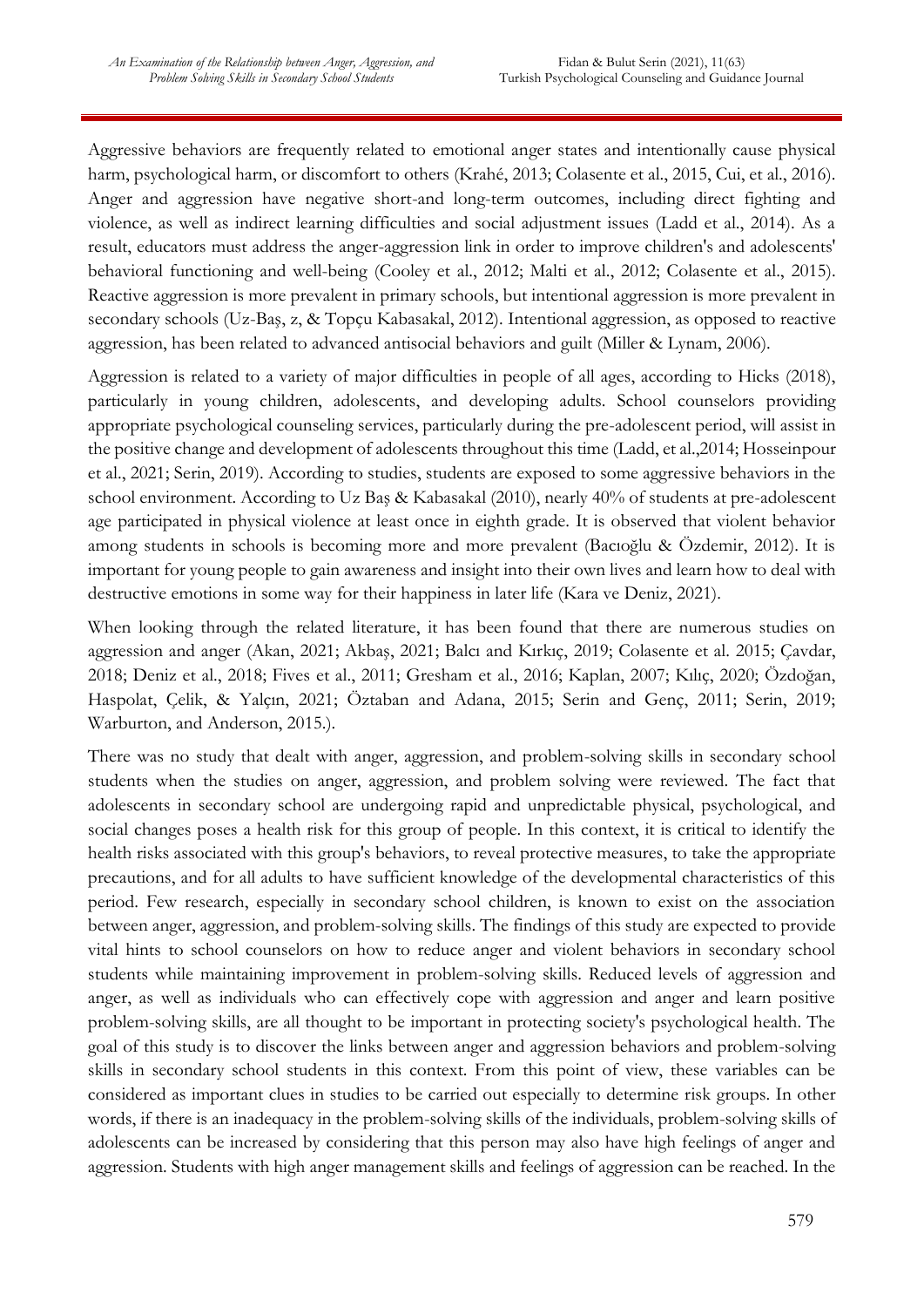screening studies to be carried out, risk groups that perceive themselves as inadequate in terms of problem solving skills and have high levels of anger and impulsivity can be identified.

# **METHOD**

### **Research Model**

The goal of the study was to discover the connection between secondary school students' levels of anger, aggression, and problem-solving. Accordingly, the correlational survey method was used in the study. This model is a method of empirical analysis used to evaluate the interactions between more than one components, and examines the interaction between variables (Karasar, 2012).

### **Participants**

The sample of the research consists of students studying in secondary schools in Akhisar province of Manisa city. The study included 273 students, with 146 (53%) girls and 127 (46.5%) boys. The convenience sampling method was used to determine the sample size in this study. In the convenience sampling method, the people who will be included in the sample are chosen by the researcher using nonrandom methods, and each person must meet the inclusion criteria.

### **Ethical Statement**

This research was completed in line with the Helsinki Declaration. In line with this, the study was investigated and permitted by European universiyt of Lefke Scientific Research and Ethical Review Board. Additionally, data tools in the study were only distributed to volunteer participants. All participants provided informed consent. Additionally, participants were informed that they could withdraw from the study at any time during data collection.

### **Procedure**

This research was carried out in the 2020-2021 academic year. Access to students was provided through their parents and students were provided to fill out the online questionnaire. The questionnaire form was prepared through an online questionnaire platform.

## **Data Collection Tools**

**Anger Scale for Children**: It was developed by Bulut Serin and Serin (2011) to determine the anger levels of primary school 4th, 5th, 6th, 7th and 8th grade students. There are 23 items on the onedimensional scale. The scale is in the form of "I never do, I do it occasionally, and I always do" and is rated on a three-point Likert scale. In the study of Bulut Serin and Serin (2011) the Cronbach Alpha reliability coefficient of the scale was found to be 0.92. The Cronbach Alpha reliability coefficient of the scale was determined as .91 in this study. The total score obtained from the scale indicates that the anger level is high.

**Aggression Scale**. It was created by Şahin (2001) to determine the level of aggression. The scale is onedimensional and has 18 items. The scale is in the form of "I never do, I do it occasionally, and I always do" and is rated on a three-point Likert scale. The Cronbach Alpha reliability coefficient of the scale was found to be .77 in a study by Şahin (2001). The Cronbach Alpha reliability coefficient of the scale was found to be .76 in this study. The scale's total score indicates that the level of aggression is high.

**Problem Solving Inventory for Children**. Serin, Bulut Serin, and Saygılı (2010) generated it to evaluate primary school students' problem-solving abilities. There are 24 items in the inventory, with three sub-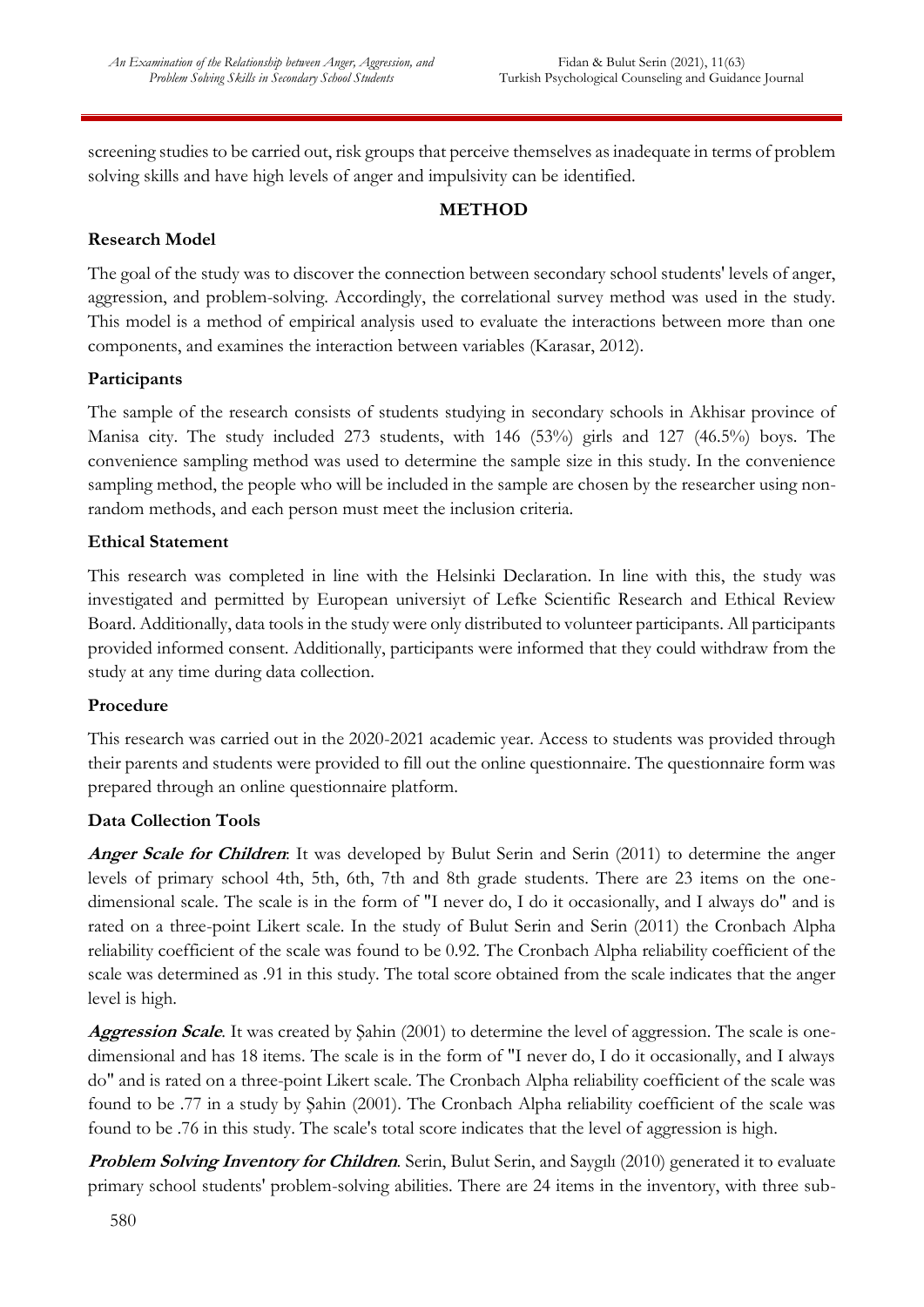dimensions. "Confidence in problem-solving ability" is the first sub-dimension; "Self-control" is the second sub-dimension; and "Avoidance" is the third sub-dimension. The scale scores items in the subdimensions of self-control and avoidance in reverse order. The Cronbach alpha reliability coefficients for confidence in problem-solving skills were .85; .78 for self-control, and .66 for avoidance in Serin, Bulut Serin, and Saygılı's (2010) study.

### **Data Collection and Analysis**

The Kolmogrov Smirnov test was implemented to measure the normal distribution of the scores acquired from the scales during the analysis of the research data. The t-test was used to determine whether the scores obtained by the students from the scales were differentiated according to various parameters. Spearman Correlation method was conducted to analyse the relationship between the scores obtained from the measures in the study. The students' levels of anger and aggression were examined using multiple regression analysis to predict the Children's Problem-Solving Inventory and its sub-dimensions scores. The statistical significance level of the data was accepted as  $p<.05$ .

#### **RESULTS**

### **Findings on the Difference between Middle School Students' Anger, Aggression and Problem-Solving Levels by Gender**

Table 1 summarizes the results of the t-test, which was used to examine if there was any gender difference in the participants' scores on the anger, aggression, and problem-solving inventory.

| Variable                     | $\bullet$<br>87.88 |             |        |           |         |         |
|------------------------------|--------------------|-------------|--------|-----------|---------|---------|
| <b>Scales</b>                | Gender             | $\mathbf n$ | Mean   | Std. Dev. | t-value | p-value |
|                              | Female             | 146         | 46.821 | 9.734     | 2.482   | $.014*$ |
| Anger                        | Male               | 127         | 44.015 | 8.818     |         |         |
| Agression                    | Female             | 146         | 26.205 | 4.030     | 1.903   | .058    |
|                              | Male               | 127         | 27.212 | 4.713     |         |         |
|                              | Female             | 146         | 38.890 | 5.440     | .950    | .343    |
| Problem solving Confidence   | Male               | 127         | 38.212 | 6.345     |         |         |
|                              | Female             | 146         | 20.431 | 4.378     | 2.995   | $.003*$ |
| Problem solving Self-Control | Male               | 127         | 22.102 | 4.838     |         |         |
| Problem solving Avoidance    | Female             | 146         | 18.068 | 3.204     |         | .051    |
|                              | Male               | 127         | 18.803 | 2.900     | 1.910   |         |
|                              | Female             | 146         | 77.390 | 8.408     |         | .065    |
| Total problem solving        | Male               | 127         | 79.118 | 6.747     | 1.854   |         |

**Table 1. T-test Results Regarding Anger, Aggression and Problem-Solving Levels in terms of Gender** 

 $*p < .05$ 

In Table 1, a significant difference was found between the anger and problem solving self-control subdimensions according to the gender of the students ( $t=2.482$ ,  $p<.05$ ;  $t=2.995$ ,  $p<.05$ ). It was observed that the anger levels of female students were higher than male students (mean=46.821). It was found that male students' self-control sub-dimension scores were higher than female students (mean=22.102).

## **Findings Regarding the Relationships between Anger, Aggression, and Problem-Solving Skills of the Participants**

To see the relationship between the variables in the study and to help with interpretations and regression analysis evaluations, correlation analysis was conducted. Pearson Product-Moment Correlation was used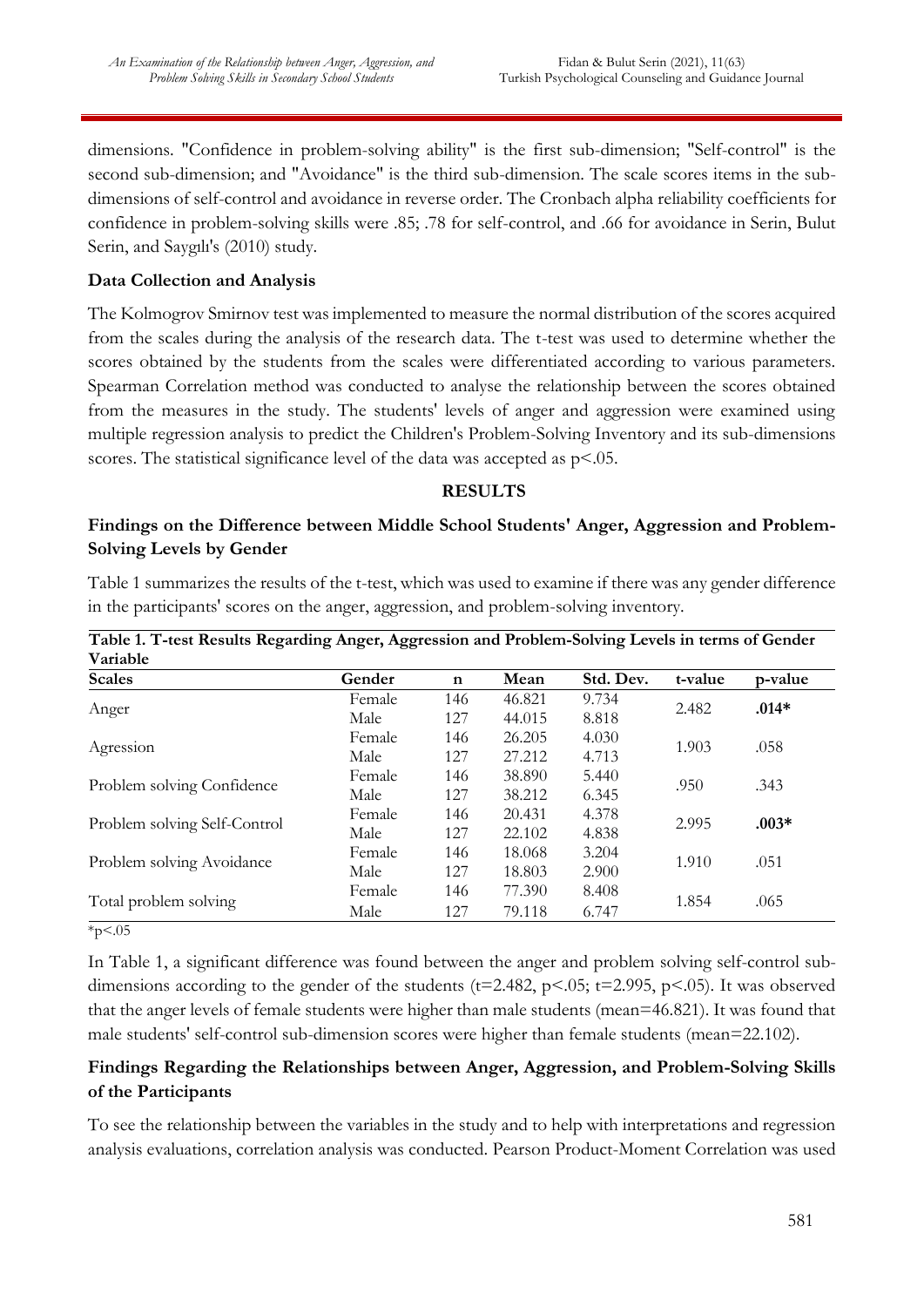to investigate the relationship between the variables of Anger, Aggression, and Problem-Solving Skills. The analysis findings are presented in Table 2.

| Table 2. The Anger, Aggression and Problem-Solving Relationship of the Participants |                           |                  |              |                    |                   |                          |  |
|-------------------------------------------------------------------------------------|---------------------------|------------------|--------------|--------------------|-------------------|--------------------------|--|
| <b>Variables</b>                                                                    | Anger                     | Agression        | Confidence   | Self-control       | Avoidance         | Total problem<br>solving |  |
| Anger                                                                               | 1.000<br>$\mathbf r$<br>p | $.369**$<br>.000 | .004<br>.954 | $-.450**$<br>.000. | $-.351**$<br>.000 | $-.350**$<br>.000        |  |
| Agression                                                                           | r<br>р                    | 1.000            | .021<br>.725 | $-.264**$<br>.000  | $-.356**$<br>.000 | $-.269**$<br>.000        |  |
| Confidence                                                                          | r<br>p                    |                  | 1.000        | $-.240**$<br>.000  | $.128*$<br>.034   | $.602*$<br>.000          |  |
| Self-control                                                                        | r<br>р                    |                  |              | 1.000              | $.438**$<br>.000  | $.513**$<br>.000         |  |
| Avoidance                                                                           | р                         |                  |              |                    | 1.000             | $.689**$<br>.000         |  |
| Total Problem<br>Solving                                                            | $\mathbf{r}$<br>p         |                  |              |                    |                   | 1.000                    |  |

In Table 2, there was a positive relationship between participants' anger and aggression  $(r=.369; p<.01)$ , negative relationship between problem-solving self-control ( $r=$  -.450;  $p<.01$ ), negative relationship between problem-solving avoidance sub-dimension ( $r=$  -.350;  $p<$ .01), and a negative relationship between total problem solving  $(r = -.351; p < .01)$ .

There was a negative correlation between aggression scores and problem-solving self-control subdimension ( $r=$  .264;  $p<0$ 1); a negative correlation between problem solving avoidance sub-dimension  $(r=-.356; p<.01)$ ; and a negative correlation between total problem solving  $(r=-.269; p<.01)$ .

| Table 3. Multiple Regression Analysis Results for Predicting Problem Solving Scores |                         |                             |               |                          |          |               |        |      |                                   |
|-------------------------------------------------------------------------------------|-------------------------|-----------------------------|---------------|--------------------------|----------|---------------|--------|------|-----------------------------------|
| Dependent<br>Variable                                                               | Independent<br>Variable | Non-Standard<br>Coefficient |               |                          |          |               |        |      |                                   |
|                                                                                     |                         | Β                           | Std.<br>Error |                          | t        | $\mathcal{D}$ | F      |      | Model (p) Adjusted $\mathbb{R}^2$ |
| Problem<br>Solving                                                                  | Sabit                   | 96.466                      | 2.932         | $\overline{\phantom{0}}$ | 32.898   | .000          |        |      |                                   |
|                                                                                     | Anger                   | $-.258$                     | .049          | $-.315$                  | $-5.128$ | .000          | 23.890 | .000 | .144                              |
|                                                                                     | Aggression              | $-.245$                     | .106          | $-139$                   | $-2.305$ | .022          |        |      |                                   |

In Table 3, at the end of the multiple regression analysis of participants' Anger and Aggression scores predicting their Problem-Solving scores, the percentage of anger (β= -.315, p<.01; negative) and aggression (β=- .139, p<.01; negative) levels were determined to have an effect at 95 confidence level (R2=.144 p<.01). The standardized regression coefficient (B) revealed that the scores for "anger" and "aggression" were statistically significant (R=.404, R2=.163, p<.001). The definement percentage of independent variables of regression analysis to the dependent variable was 14%.

### **DISCUSSION**

It was discovered that individuals' anger levels changed greatly depending on their gender. As a result, female students' anger levels were shown to be higher than male students'. According to the studies of Evren, et al., 2015); Kılıç (2020); Traş and Atış (2020), the anger level of women was found to be higher than that of men. This discovery could be due to a variety of factors. It is considered that the oppressive,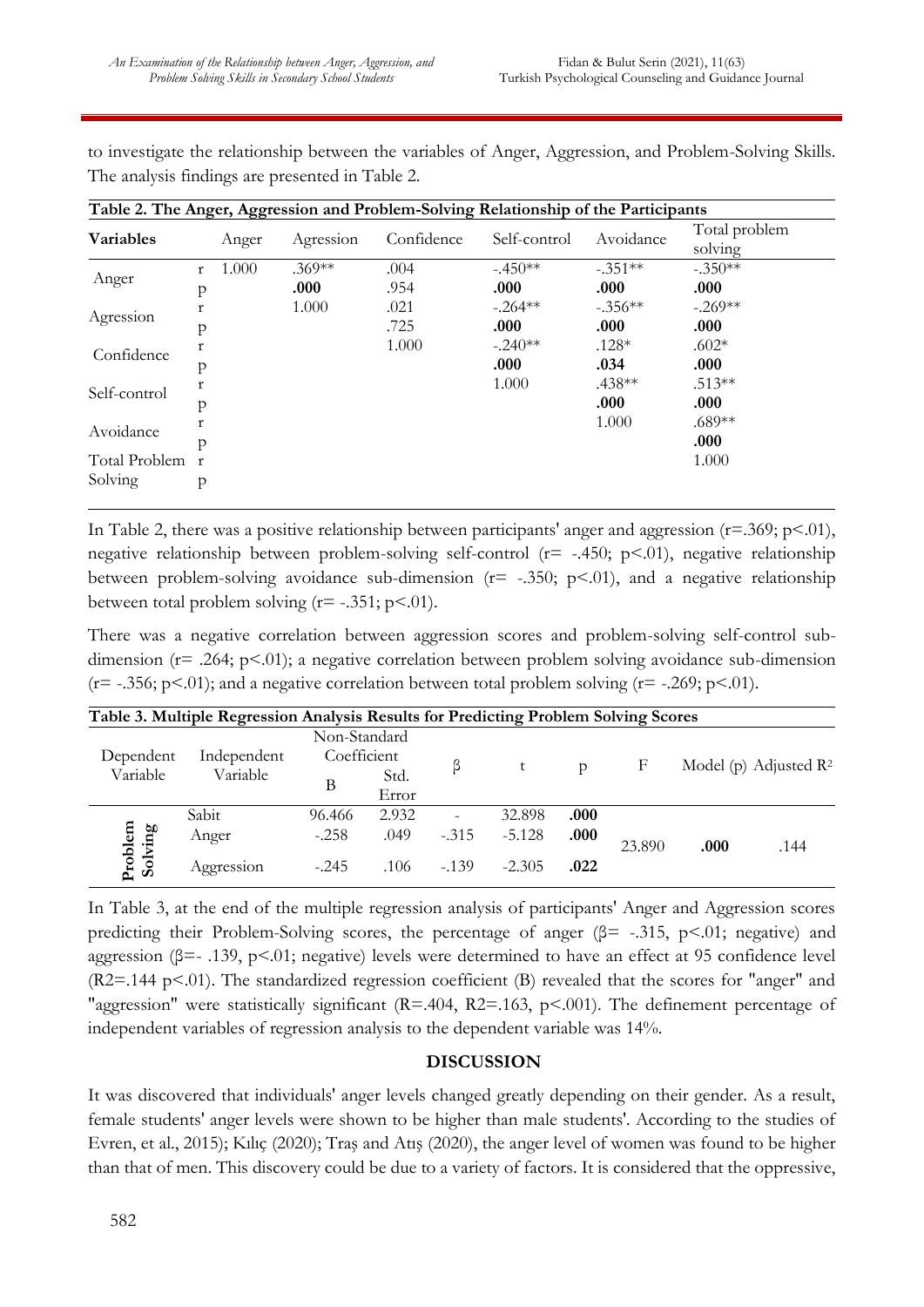authoritarian, and restrictive parental attitudes that are more prevalent in girls than in boys may lead to higher anger feelings in girls. Male students scored higher on aggression than female students, although the difference was not significant (Deniz, Arslan, & Hamarta, 2002), and Serin and Mutluoğlu (2010) reached a similar conclusion in their studies. The fact that female students' aggression scores are similar to male students' aggression scores is a significant finding in terms of demonstrating that girls' aggressive behaviors in secondary school are similar to those of male students. In some studies, aggression levels of male students were found to be higher than female students (Balat & Akman, 2006; Giles & Heyman, 2005; Fives et al., 2011; Özdoğan, Haspolat, Çelik, & Yalçın, 2021; Uz-Bas, Öz and Topçu Kabasakal, 2012). These studies have come up with a variety of results when it comes to these variables. When the available data on anger and aggression is analyzed by gender, adolescent problems like anger and aggression may become permanent over time, leading to bad scenarios like violent actions in the future. As a result, preventive psychological counseling services, such as anger management programs, can help students express themselves without resorting to violence throughout the secondary school period, which includes the pre-adolescent years.

In the problem-solving "self-control" dimension of the participants, there was a substantial gender difference. Accordingly, male students were found to have a higher level of self-control than female students (Serin, et al., 2012; Sumitha & Jose, 2016). In the study conducted by Sevgi and Karakaya (2020), male and female students were found to have the same level of problem-solving skills. Adult attitudes that men should be more self-disciplined may explain this outcome. Between the total problem-solving skills of the participants and the sub-dimensions of confidence and avoidance, there was no significant gender difference. Some investigations (Deniz, Arslan, and Hamarta, 2002 Boldachev, 2014; Ocak, Gürbüz, and Tepe, 2021; Saygılı, 2014; Şeb and Serin, 2017; Serin, 2019; Uzak and Baran, 2021) found similar results. It was found that problem solving behavior did not differ according to gender. Self-control behavior, which is one of the problem-solving skills that should be developed in all students in order to have a healthy adolescence, make healthy decisions, and fulfill their responsibilities, is an important ability that should be developed in all students.

Another finding of the study is that there is a link between students' levels of anger and aggression. As the anger level of the student increases, their aggression level also increases. Similar studies have identified a favorable association between anger and aggression in the literature. Özdoğan, et al. (2021), found a positive and high-level relationship between aggression and constant anger. Aggression and anger have a considerable association, according to Colasente et al. (2015) and Fives et al. (2011). Krahé and Krahé (2013); Gresham et al., (2016) found a positive link between anger, direct aggression, and indirect aggression in a sample of teenagers aged 12-17 years. Inadequate learning environments, safety and health concerns can lead to destructive behaviors among students and educators, increasing emotional and mental difficulties (Osai, Amponsah and Acommey-Mıntah, 2021).

The participants' anger levels were found to have a negative link with their self-control, avoidance, and problem-solving abilities. Another study on problem solving skills indicate that problem solving skills training reduces anger levels and improves problem solving skills (Öztaban & Adana, 2015).

Another finding of the study is that problem-solving skills are associated with lower levels of anger and aggression. As a result, it was discovered that positive problem-solving skills diminish anger and aggression. Uzun and Avcı (2021) found that problem-solving skills were a negative predictor of aggressive behavior in children in their study. According to Arslan, et al., (2010), experienced problems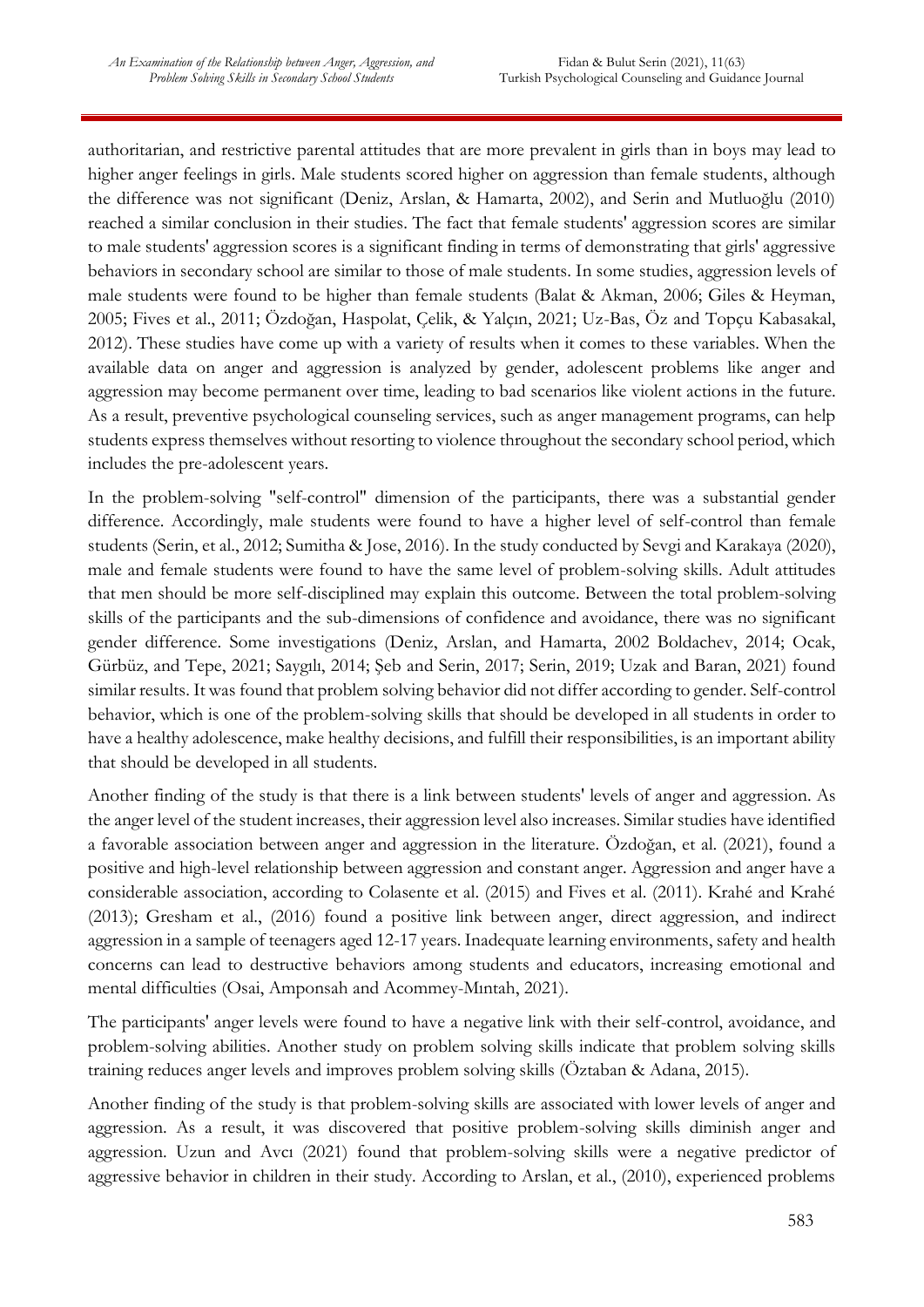in life promote aggression. When looking at studies on violence, aggression, and anger, it is found that adolescent students, in particular, are inefficient problem solvers and have difficulties controlling their anger and aggression (Faupel, Herrick, and Sharp, 2017; Tambunan, 2019; Akan, 2021). When the findings of this study on problem solving are evaluated, school psychological counselors should implement preventive programs such as problem solving and anger management, which raise awareness of reducing anger, violence, and aggressive behaviors, so that students can develop a healthy personality and character starting in secondary schools.

The link between anger, aggression, and problem-solving skills in secondary school students was examined in this study. The research study group was made up of students from secondary schools in Manisa. This condition can be viewed as a limitation in terms of the generalizability and representativeness of the study results. Because only secondary school students were included in the study, generalization of the findings is limited to this participant group. Other levels and age groups were not included. Online questionnaires were used to collect data for the study. This can also be viewed as a limitation. On the other hand, the findings of this study are expected to make original contributions to the field.

The following recommendations are given in light of the study's findings. Female students were found to have higher levels of anger than male students in the study. Aggression levels of male students and aggression levels of female students were found to be similar to each other. Another finding of the study is that problem-solving skills are associated with lower levels of anger and aggression. For students to grow up as a healthy developing generation, psychological counselors must undertake preventive, protective, and intervention programs in schools. In order to improve students' problem-solving skills and reduce their anger and aggression levels, school counselors in schools must plan and conduct individual and group guidance programs for female and male students. It is suggested that experimental research be planned to improve the problem-solving and conflict-resolution skills of students who are prone to violence and display anger and aggressive behaviors. Practitioners who are planning to conduct studies on a comparable topic may be advised to try out different models. Qualitative studies can be conducted on the development and prevention of anger and aggression. In the future researches, experimental studies can be done on large inter-regional samples and different age groups. It is recommended to carry out studies and practices on a similar subject in a way that includes students' school, friends and families.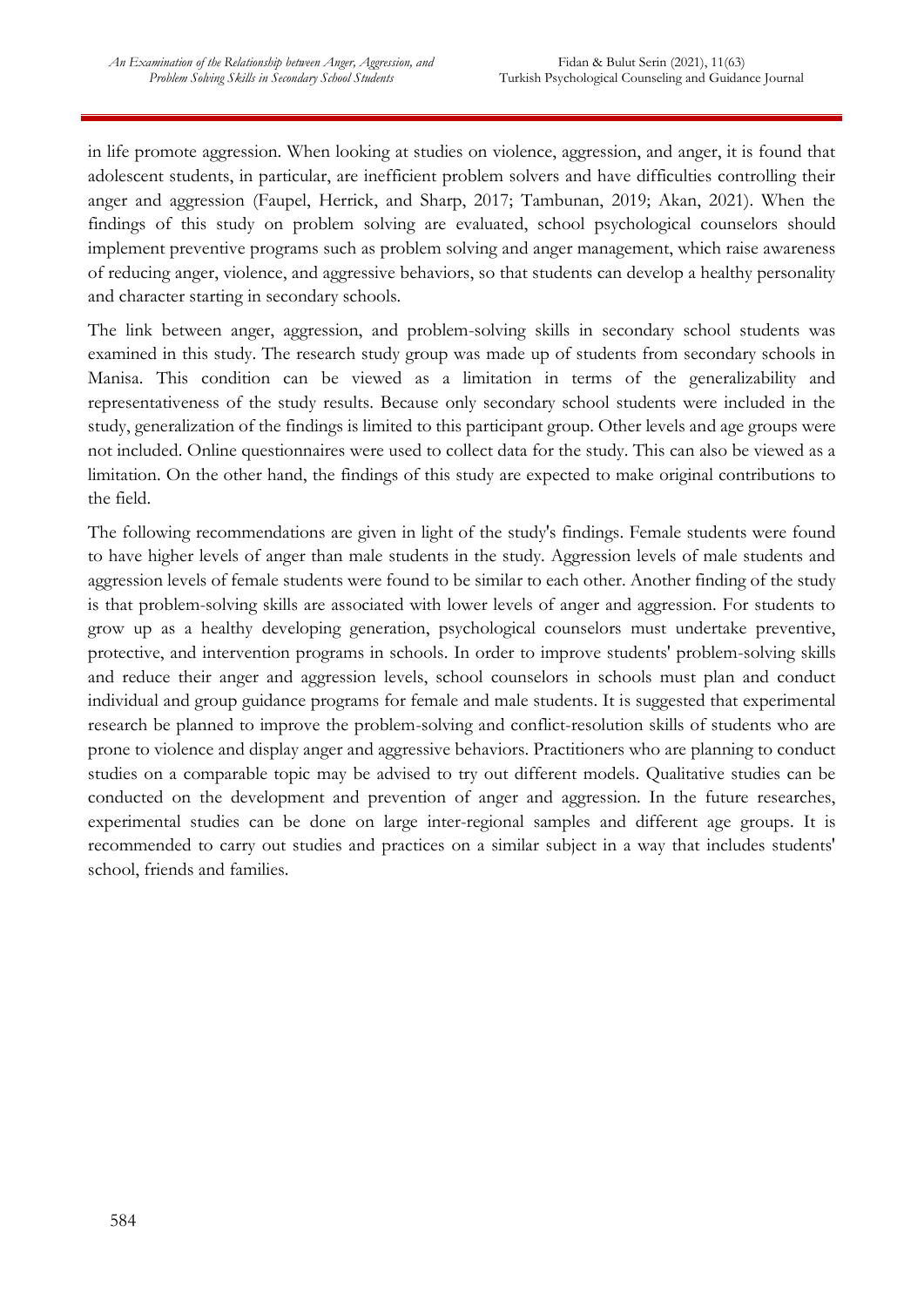#### **REFERENCES**

- Akan, Y. (2021). Investigation of the effect of the "violence reduction psychoeducation program" on anger, violence and aggression levels of students. *International Journal of Progressive Education*, *17*(1), 513-533.
- Akbaş, E. (2021). Çözüm odaklı yaklaşımın adölesanlarda öfke yönetimine ve şiddet davranışına etkisi [The effect of solution focused approach on anger management and violent behavior in adolescents]. Pamukkale University Institute of Health Sciences, PhD Thesis, Denizli.
- AlMutairi, A. N. M. (2015). The effect of using brainstorming strategy in developing creative problem solving skills among male students in Kuwait: A field study on Saud Al-Kharji school in Kuwait City. *Journal of Education and Practice*, 6(3), 136-145.
- Arslan, C., Hamarta, E., Arslan, E., & Saygın, Y (2010). An investigation of aggression and interpersonal problem solving in adolescents*. Elemantary Education Online*, 9 (1), 379-388.
- Averill, J. R. (2012). Anger and aggression: An essay on emotion. *Springer Science & Business Media*. [https://scholar.google.com/scholar.](https://scholar.google.com/scholar)
- Bacıoğlu, S. D., & Özdemir, Y. (2012). İlköğretim öğrencilerinin saldırgan davranışları ile yaş, cinsiyet, başarı durumu ve öfke arasındaki ilişkiler [Aggressive Behaviors in Elementary Students and Their Relationship to Age, Gender, Academic Success and Anger]. *Journal of Educational Sciences Research, 2*(2), 169-187.
- Balat, G. U., & Akman, B. (2006). Lise Öğrencilerinin Psikolojik Durumlarının Sosyodemografik Özelliklerine Göre İncelenmesi [İnvestigation of the psychological status of the high school students with regard to their sociodemographic characteristics]. *Journal of Child and Youth Mental Health, 13*(1), 3-12.
- Balcı, E., & Kırkıc, K. A. (2019). An analysis of the relationship between aggression and anger levels of the adolescents living in orphanages. *International Online Journal of Educational Sciences*, *11*(5), 33-58.
- Balkan, Ö., & Eliöz, M. (2020). Çocuklarda motor becerilerin problem çözme yeteneği, saldırganlık ve empati davranışları üzerine etkisi [The effect of motor skills in children to the problem solving skills, aggression and empathy behaviours]. *Turkish Studies-Social, 15*(3), 983-993.
- Batıgün, A. D. (2004). İntihar ile ilişkili bazı değişkenler: Öfke/saldırganlık, dürtüsel davranışlar, problem çözme becerileri, yaşamı sürdürme nedenleri [Some variables associated with suicide: Anger/aggression, impulsive behaviors, problem-solving skills, reasons for living]. *Kriz Dergisi*, 12(2), 49-61.
- Boldachev, A. (2014). Natural Selection or Problem Solving. Critical Re-evaluation of Karl Popper's Evolutionism. *Studia Humana*, 3(3), 29-42.
- Bulut Serin, N., & Genç, H. (2011). Grupla öfke denetimi eğitiminin ergenlerin öfke denetimi becerilerine etkisi [The effects of anger management education on the anger management skills of adolescents] *TED-Education and Science*, 36 (159), 236-254.
- Cassiello‐Robbins, C., & Barlow, D. H. (2016). Anger: The unrecognized emotion in emotional disorders. Clinical Psychology: *Science and Practice*, 23(1), 66-85.
- Colasante, T., Zuffianò, A., & Malti, T. (2015). Do moral emotions buffer the anger-aggression link in children and adolescents? *Journal of Applied Developmental Psychology*, 41, 1-7.
- Cooley, S., Elenbaas, L., & Killen, M. (2012). Moral judgments and emotions: Adolescents' evaluations in intergroup social exclusion contexts. *New Directions for Youth Development*, 136, 41-57.
- Cui, L., Colasante, T., Malti, T., Ribeaud, D., & Eisner, M. P. (2016). Dual trajectories of reactive and proactive aggression from mid-childhood to early adolescence: Relations to sensation seeking, risk taking, and moral reasoning. *Journal of abnormal child psychology*, *44*(4), 663-675.
- Deniz, M. E., Arslan, C., & Hamarta, E. (2002). Lise öğrencilerinin problem çözme becerilerinin çeşitli değişkenler açısından incelenmesi [Problem Solving Skills of High School Students]. *Educational Management in Theory and Practice, 31*(31), 374-389.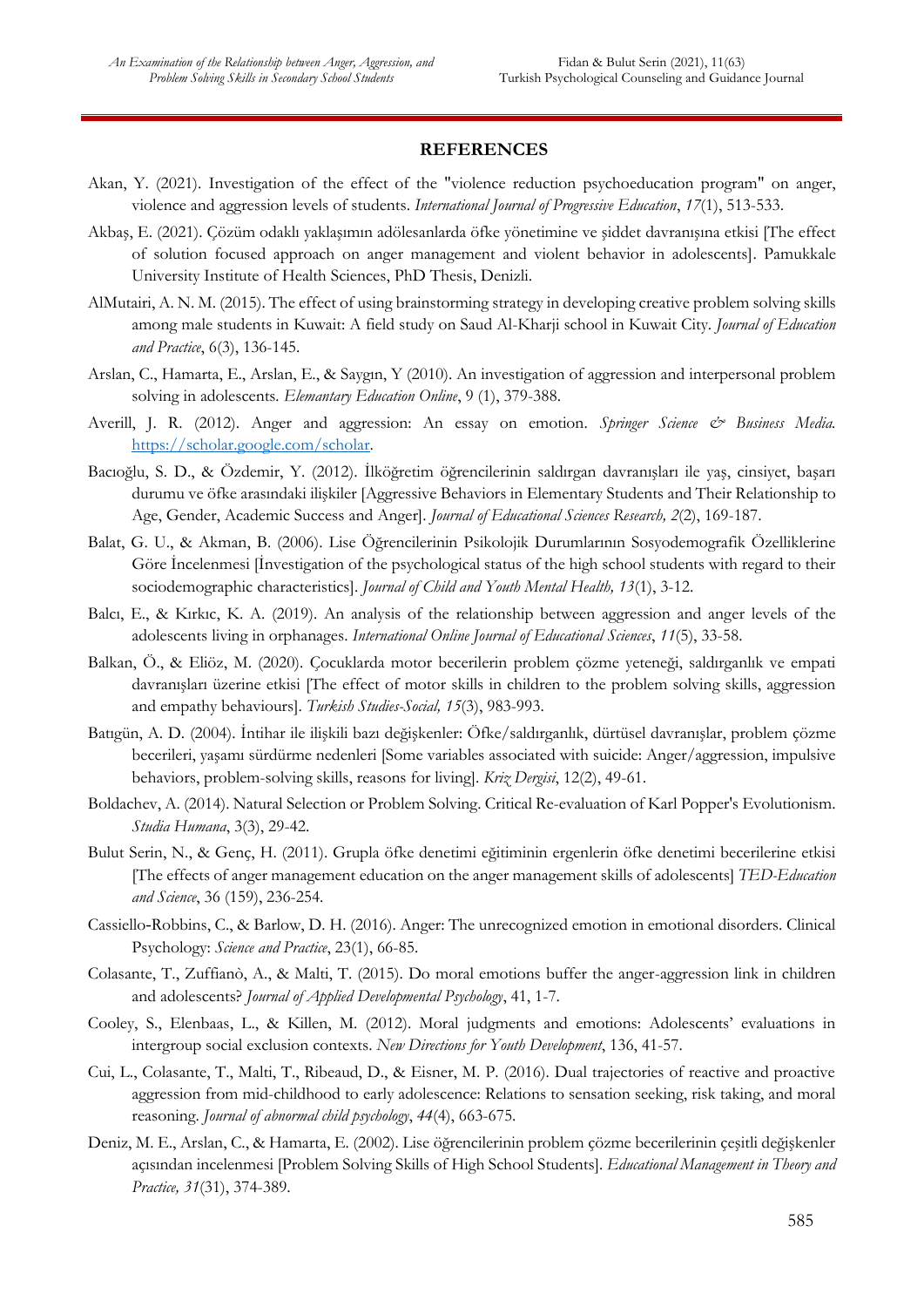- Deniz, M. E., Kapıcıoğlu, S., Yüksel, B. Ö., Özbağır, T. İ., & Erus, S. M. (2018). Ergenlerde saldırganlık ve sosyal beceri davranışlarının yordayıcısı olarak anne baba tutumları [Parental Attitudes As a Predictor of Aggression and Social Skills Behaviors in Adolescents]. *Yıldız Institute of Social Sciences journal 2*(1), 1-11.
- Durmaz, B., & Altun, M. (2014). Ortaokul öğrencilerinin problem çözme stratejilerini kullanma düzeyleri [The Usage of the Problem Solving Strategies of the Secondary Students]. *Mehmet Akif Ersoy University Faculty of Education Journal, 1*(30), 73-94.
- Evren, C., Bozkurt, M., Ciftci Demirci, A., Evren, B., Can, Y., & Umut, G. (2015). Gender differences according to psychological and behavioral variables among 10th grade students in Istanbul. *Anatolian Journal of Psychiatry/Anadolu Psikiyatri Dergisi*, *16*(2), 77-84.
- Faupel, A., Herrick, E., & Sharp, P. M. (2017). Anger management: A practical guide for teachers. *Routledge*.
- Fives, C. J., Kong, G., Fuller, J. R., & DiGiuseppe, R. (2011). Anger, aggression, and irrational beliefs in adolescents. *Cognitive therapy and research*, *35*(3), 199-208.
- Gerhart, J., Duberstein, P., Paull, D., O'Mahony, S., Burns, J., DeNicolo, M., & Hoerger, M. (2020). Geopersonality of preventable death in the United States: anger-prone states and opioid deaths. *American Journal of Hospice and Palliative Medicine*, *37*(8), 624-631.
- Giles, J. W., & Heyman, G.D. (2005). Young children's about the relationship between gender and agressive behavior. *Child Development, 76*(1), 107-121. 89.
- Gresham, D., Melvin, G. A., & Gullone, E. (2016). The role of anger in the relationship between internalising symptoms and aggression in adolescents. *Journal of Child and Family Studies*, 25(9), 2674-2682.
- Hicks, S. (2018). The role of emotion regulation in the relationship between trait anger and relational aggression. (Master's Theses) A Showcase of Scholarshıp, Research, and Creatıvıty at the Unıversıty of Southern Mississippi.
- Hosseinpour, M., Smith, J., Williams, B., Clouser, J., Anastasio, I., & Haleem, K. (2021). Comparative Analysis of Aggressive-Driving and Distracted-Driving Crashes Involving Commercial Motor Vehicles in Kentucky. In *International Conference on Transportation and Development 2021* (pp. 272-284).
- Karataş, Z., & Çelikkaleli, Ö. (2018). Beliren yetişkinlikte intihar olasılığı: stresle başetme, öfke ve cinsiyet açısından bir inceleme[Suicide probability in emerging adulthood: an analysis in terms of coping with stress, anger and gender]. *Mersin University Journal of the Faculty of Education*, 14(1), 450-462.
- Kaplan, A. **(**2007). *Öfke yönetimi becerileri programının ilköğretim 5. sınıf öğrencilerinin saldırganlık ve benlik saygısı düzeylerine etkisi* [The effects of anger management skills program on the levels of agression and self-esteem of primary school students in the fifth grades], (Unpublished Master Thesis). Dokuz Eylül University, İzmir.
- Kara, E., & Deniz, M. E. (2021). An examination of irrational relationship beliefs and perfectionism as the predictors of coping with romantic jealousy. *Turkish International Journal of Special Education and Guidance & Counselling (TIJSEG) ISSN: 1300-7432*, *10*(2), 184-196.
- Kılıç, C. (2020). Saldırganlık üzerine yapılan psikolojik danışma ve rehberlik ve psikoloji doktora tezlerinin incelenmesi [A Review of Psychological Counselling and Psychology Dissertations on Aggression]. *Journal of Innovative Research in Teacher Education/Öğretmen Eğitiminde Yenilikçi Araştırmalar Dergisi, 1*(1), 01-17.
- Krahé, B., & Krahé, B. (2013). The social psychology of aggression. *Psychology Press.*
- Kunzmann, U., ve Thomas, S. (2014). Multidirectional age differences in anger and sadness. *Psychology and Aging*, 29(1), 16.
- Ladd, G. W., Ettekal, I., Kochenderfer‐ Ladd, B., Rudolph, K. D., & Andrews, R. K. (2014). Relations among chronic peer group rejection, maladaptive behavioral dispositions, and early adolescents' peer perceptions. *Child Development*, 85(3), 971-988.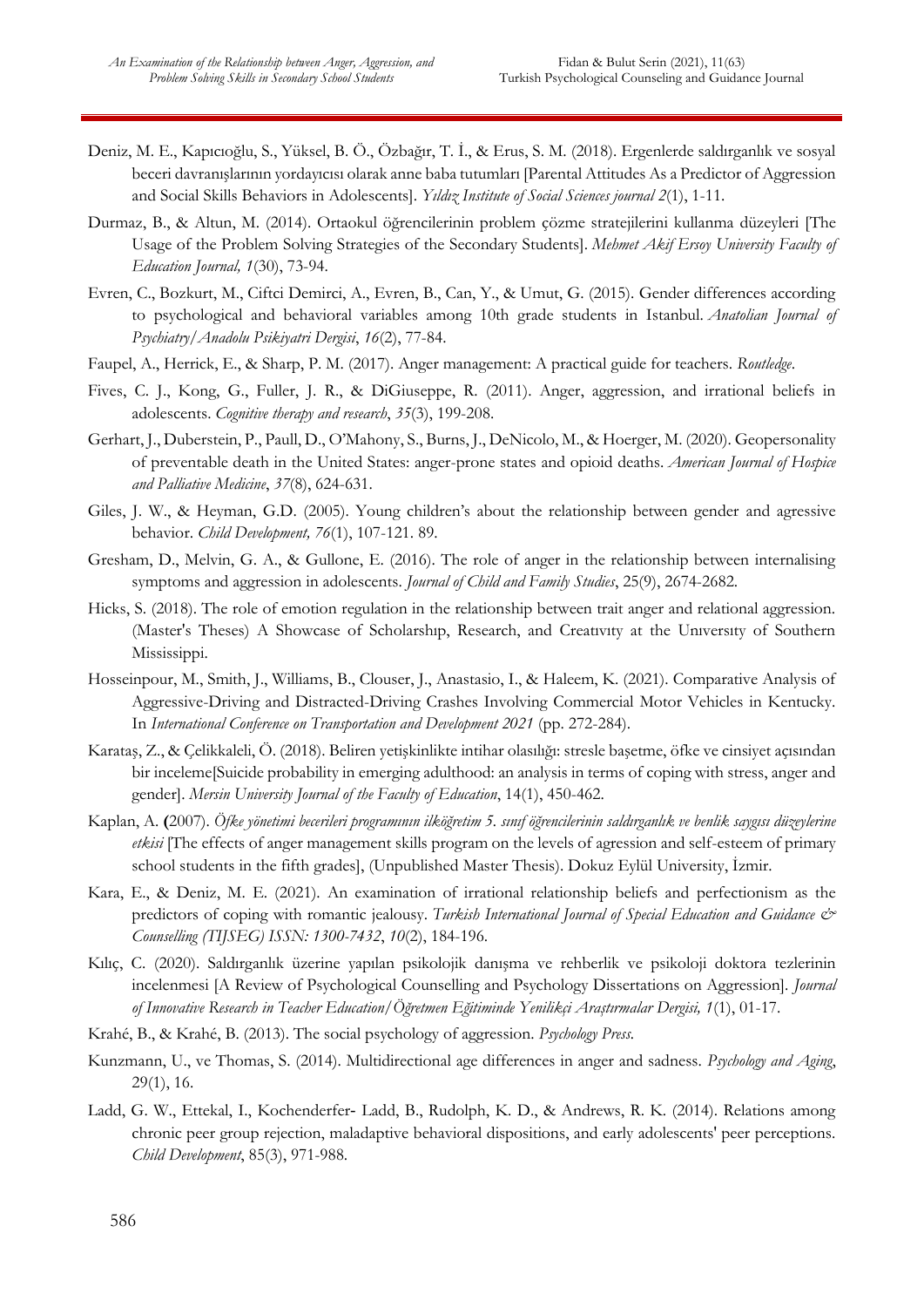- Loksa, D., & Ko, A. J. (2016). The role of self-regulation in programming problem solving process and success. *In Proceedings of the 2016 ACM conference on international computing education research* (pp. 83-91).
- Mahulae, P. S., Sirait, M., & Sirait, M. (2017). The effect of inquiry training learning model using PhET media and scientific attitude on students' science process skills. *IOSR Journal of Research & Method in Education*, 7(5), 24-29.
- Malti, T., Eisenberg, N., Kim, H., & Buchmann, M. (2013). Developmental trajectories of sympathy, moral emotion attributions, and moral reasoning: The role of parental support. *Social Development*, 22(4). 773-793.
- Moon, S. H., & Cho, H. H. (2015). Anger, anger expression types, problem behaviors, and suicide probability in adolescent women using cluster analysis. *Korean Journal of Women Health Nursing*, 21(2), 128-138.
- Mulrey, B. C. (2017). Increasing social problem-solving skills in early childhood (Doctoral dissertation, New England College).
- Memnun, D. S., & Kanbur, N. İ. (2020). Üçüncü sınıf öğrencilerinin okuma becerilerine göre problem çözme başarıları ve çözüm sürecinde karşılaştıkları güçlükler. *OPUS Uluslararası Toplum Araştırmaları Dergisi*, *15*(22), 927-965.
- Miller, J. D., & Lynam, D. R. (2006). Reactive and proactive aggression: Similarities and differences. *Personality and Individual Differences, 41*, 1469-1480.<https://doi.org/10.1016/j.paid.2006.06.004>
- Nihan, U., & Baran, G. (2021). Ergenlerde iletişim becerileri ve problem çözme becerilerinin incelenmesi [the problem-solving achievements and the difficulties in solving process of third grade students according to reading skills]. *IBAD Journal of Social Sciences*, (11), 315-342.
- Ocak, G., Doğruel, A. B., & Tepe, M. E. (2021). An analysis of the relationship between problem solving skills and scientific attitudes of secondary school students. International Journal of Contemporary Educational Research, 8(1), 72-83. DOI:<https://doi.org/10.33200/ijcer.780710>
- Osai, J. A., Amponsah, K. D., Ampadu, E., & Commey-Mintah, P. (2021). Teachers'experiences with overcrowded classrooms in a basic school in Ghana. *International Online Journal of Primary Education (IOJPE)*, *10*(1), 73-88.
- Özdoğan, A. Ç., Haspolat, N. K., Çelik, O., & Yalçın, R. Ü. (2021). Ergenlerde Reaktif-Proaktif Saldırganlık ve Bilişsel Esneklik: Öfkenin Aracı Rolü [Reactive-Proactive Aggression and Cognitive Flexibility in Adolescents: The Mediating Role of Anger]. *Anadolu Journal of Educational Sciences International*, *11*(2), 826- 851.
- Öztaban, Ş., & Adana, F. (2015). Lise öğrencisi erkek ergenlerde problem çözme eğitiminin; problem çözme becerisi, kişilerarası ilişki tarzı ve öfke kontrolü üzerine etkisi [The effect on their problem solving skills, interpersonal style and anger control of problem-solving training in male adolescents who are high school students]. *Hemşirelikte Araştırma Geliştirme Dergisi*, *17*(1), 21-36.
- Reck, K. L., Tiret, H., Meuser, C., Perry, G., & Quintino-Aranda, V. (2019). RELAX Alternatives to Anger: Examining the Experiences of Latino Adults in an Anger Management Program. *Journal of Human Sciences and Extension*, 7(3), 206-230.
- Robertson, S. I. (2017). *Problem Solving Perspectives from Cognition and Neuroscience*. New York: Routledge.
- Sarıdağ, B. (2014). Doğu Anadolu bölgesinde yaşayan adölesan ve yetişkinlerin beslenme alışkanlıkları ile yeme tutum ve davranışlarının belirlenmesi [An investigation of dietary habits, eating attitudes and behaviours in adolescents and adults from Eastern Anatolia region in Turkey]. (Master's Theses) Başkent Üniversitesi, Sağlık Bilimleri Enstitüsü, Ankara.
- Serin, N. B., Pehlivan, A., Serin, O., Şahin, S., & Saygili, G. (2012). Relationship between intelligence areas and interpersonal problem solving skills according to multiple intelligences theory. *International Online Journal of Primary Education (IOJPE)*, *1*(2), 16-24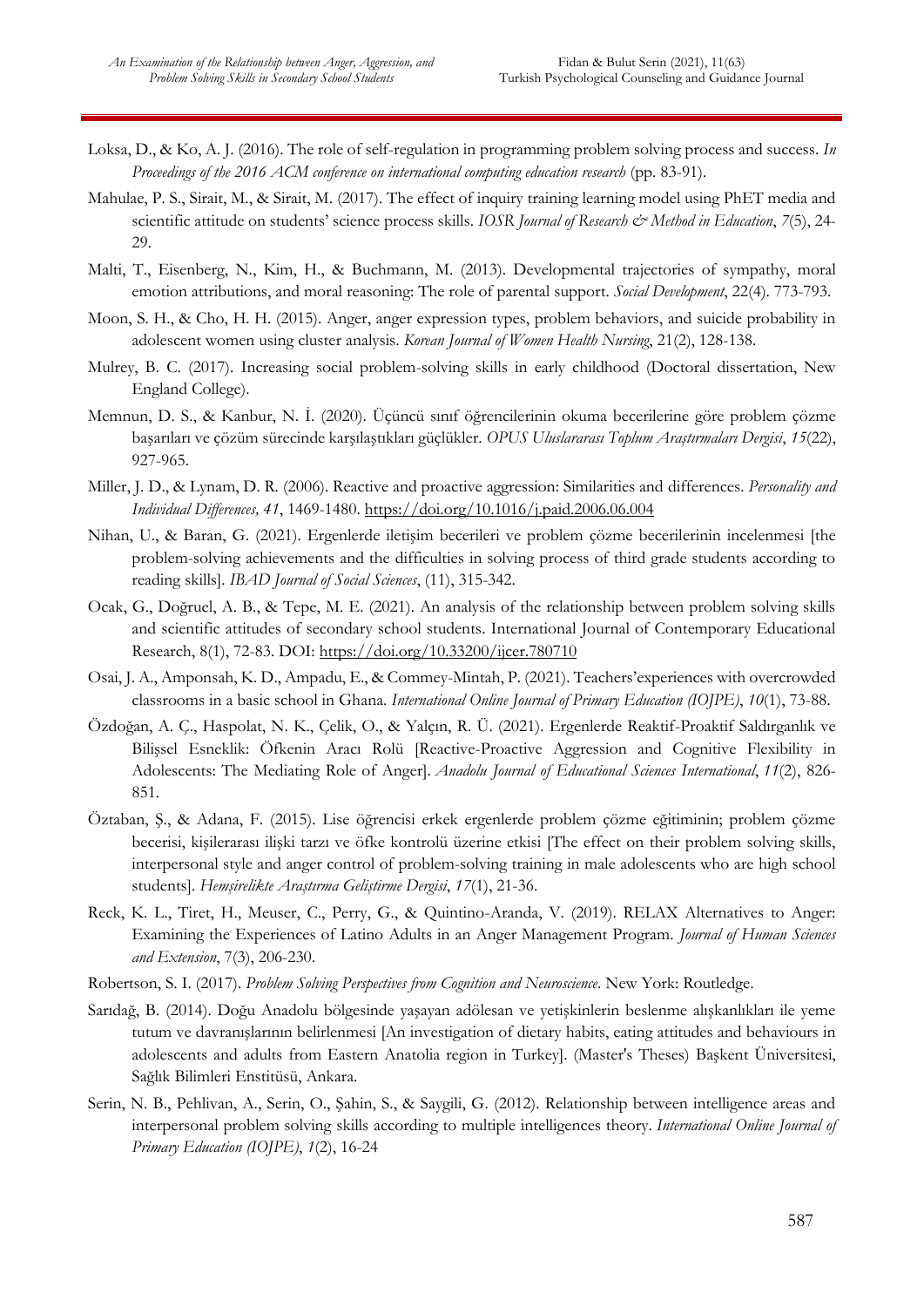- Serin, O., Serin, N. B., & Saygılı, G. (2010). İlköğretim düzeyindeki çocuklar için problem çözme envanteri'nin (ÇPÇE) geliştirilmesi [Developing Problem Solving Inventory for Children at the Level of Primary Education (PSIC)]. *Elementary Education Online*, *9*(2), 46-458.<http://ilkogretim-online.org.tr/>
- Serin, N. B. (2019). The impact of anger management training on anger, aggression and problem-solving skills of primary school students*. International Online Journal of Education and Teaching*, *6*(3), 525-543**.**
- Sevgi, S., & Karakaya, M. (2020). Investigation of Metacognition Awareness Levels and Problem Solving Skills of Middle School Students. *International Online Journal of Primary Education (IOJPE)*, *9*(2), 260-270.
- Shields, G. S., Moons, W. G., Tewell, C. A., & Yonelinas, A. P. (2016). The effect of negative affect on cognition: Anxiety, not anger, impairs executive function. *Emotion*, 16(6), 792.
- Simamora, R. E., Sidabutar, D. R., & Surya, E. (2017). Improving learning activity and students' problem solving skill through problem based learning (PBL) in junior high school. *International Journal of Sciences: Basic and Applied Research (IJSBAR)*, 33(2), 321-331.
- Sophonhiranraka, S., Suwannatthachoteb, P., & Ngudgratokec, S. (2015). Factors affecting creative problem solving in the blended learning environment: A review of the literature. *Procedia-Social and Behavioral Sciences*, 174(1982), 2130-2136.
- Steinberg, L. (2007). Risk taking in adolescence: New perspectives from brain and behavioral science. *Current Directions in Psychological Science*, *16*(2), 55-59.
- Sullivan, T. N., Garthe, R. C., Goncy, E. A., Carlson, M. M., & Behrhorst, K. L. (2017). Longitudinal relations between beliefs supporting aggression, anger regulation, and dating aggression among early adolescents. *Journal of Youth And Adolescence*, 46(5), 982-994.
- Sumitha, S., & Jose, R. (2016). Requisite for Honing the Problem Solving Skill of Early Adolescents in the Digital Era. *Journal on Educational Psychology*, 10(1), 36-43.
- Şahin, H. (2004). Saldırganlık ölçeği geçerlik güvenirlik çalışması [Aggression scale validity and reliability study]. *Süleyman Demirel University Journal of Burdur Faculty of Education, 5,* 180-190.
- Şeb, G., & Serin, N.B. (2017). [KKTC'de satranç eğitimi alan ve almayan ilkokul ve ortaokul öğrencilerinin problem](javascript:void(0))  [çözme becerilerine yönelik algıları](javascript:void(0)) [Perceptions of trnc primary and secondary school students receiving chess training towards problem solving skills]. *International Journal of New Trends in Arts, Sports & Science Education, 6*(3), 58-67.
- Tambunan, H. (2019). The Effectiveness of the Problem Solving Strategy and the Scientific Approach to Students' Mathematical Capabilities in High Order Thinking Skills. *International Electronic Journal of Mathematics Education*, 14(2), 293-302.
- Traş, Z., & Atiş, Y. (2020). Investigation of the relationship between trait anger and anger expression and submissive behaviors in adolescents. *Advances in Education Sciences*, *2*(2), 154-165.
- Uzak, N., & Baran, G. (2021). Ergenlerde iletişim becerileri ve problem çözme becerilerinin incelenmesi [Investigation of adolescent communication skills and problem solving skills]. *IBAD Journal of Social Sciences*, (11), 315-342.
- Uz-Baş, A., Öz, S., & Topçu Kabasakal, Z. (2012). İlköğretim ve ortaöğretim okullarında reaktif ve proaktif saldırganlık: Okul psikolojik danışmanlarının görüş ve yaklaşımları [Reactive and Proactive Aggression in Elementary and High Schools: School Counselors' Views and Approaches]. *Journal of Mehmet Akif Ersoy University Faculty of Education, 23,* 354-370.
- Uzun, M., & Avcı, R. (2021). Investigation of the relationships between perceived marital conflict, parents' ırrational beliefs, anxiety and children's automatic thoughts, problem solving skills, and children's anxiety and aggression. *Education and Science*. Early Release 1-22.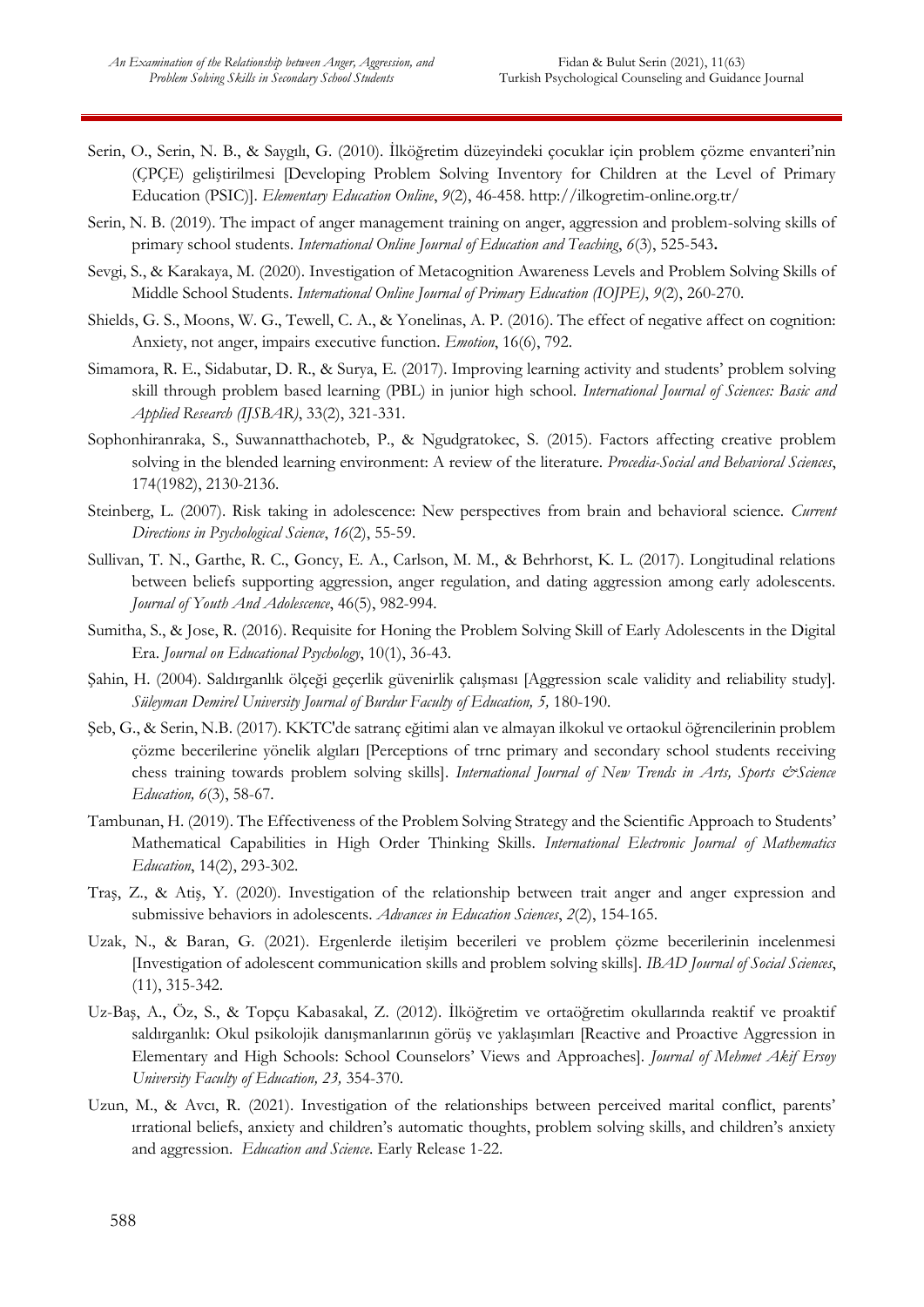- Warburton, W. A., & Anderson, C. A. (2015). Social psychology of aggression. *International Encyclopedia of The Social & Behavioral Sciences*, 1, 373-380.
- Yavuzer, Y., Karataş, Z., & Gündoğdu, R. (2013). Ergenlerin çatışma çözme davranışlarının incelenmesi: Nicel ve nitel bir çalışma [An investigation ofconflict resolution behaviours: a quantitative and qualitative study]. *Journal of Hacettepe University Faculty of Education, 28*(28-1), 428-440.